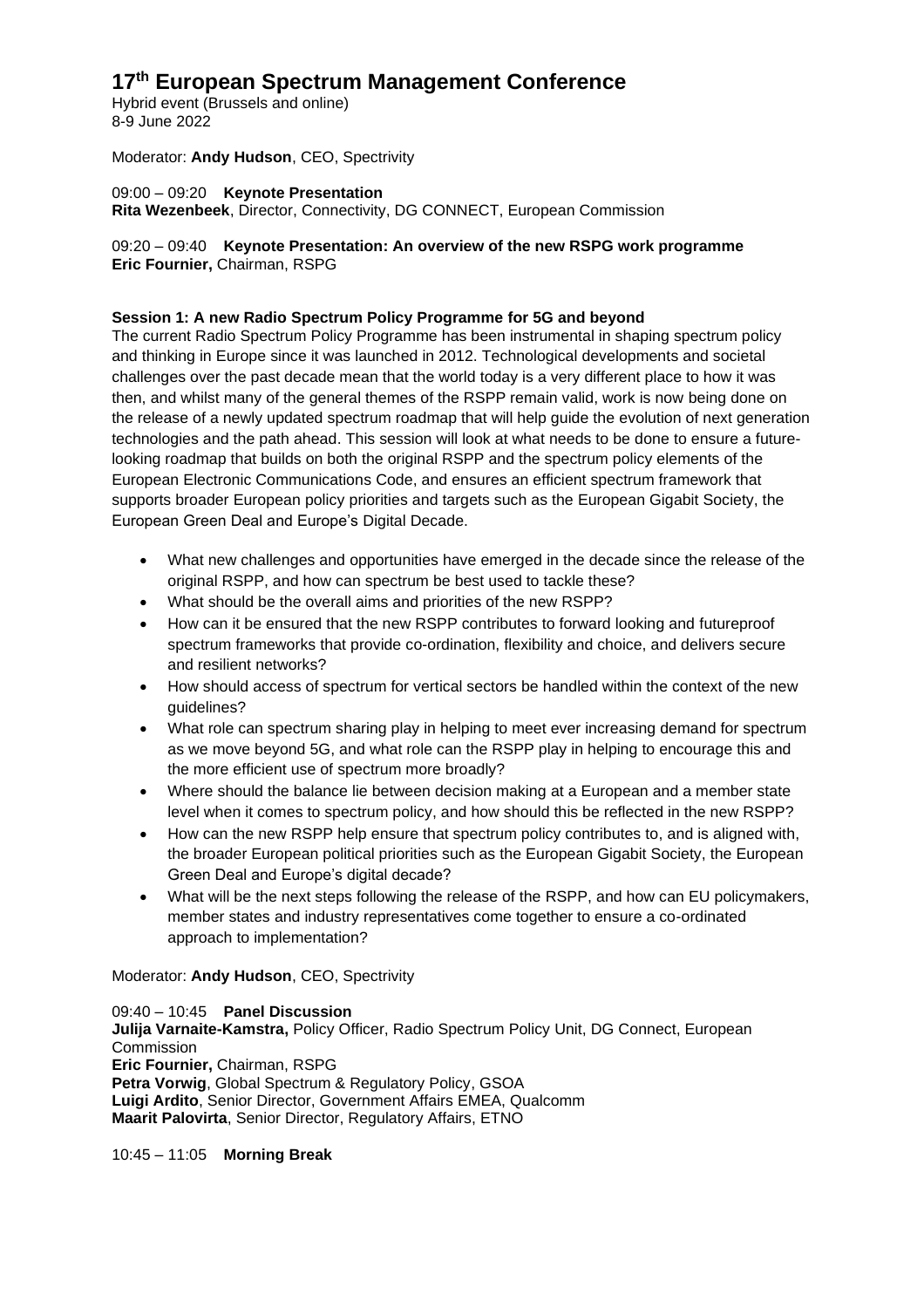#### **Session 2: The path towards WRC-23 – progress, challenges and opportunities in Europe and across Region 1**

Despite the challenging environment created by the global pandemic, preparations for WRC-23 are in full swing. Both within Europe and elsewhere in Region 1, positions are starting to emerge and good progress on preparatory studies is being seen. The first Inter-regional Workshop was held at the end of last year and provided the first formal opportunity for different regions to come together to discuss these emerging positions. This session will look at the progress that has been made in the six months since that, and more broadly provide an update to the preparatory work that is being done in key bands up for discussion in Region 1 (including the 470—960 MHz, 3.3 - 3.8GHz and 6GHz bands). With some of the preparatory meetings now finally able to return to an in-person format, this session will also look at the challenges that still lie ahead, and the work that needs to be done to ensure a successful outcome for European stakeholders at WRC-23.

- What impact has the pandemic had on preparation for WRC-23, and what progress has been made on the key agenda items in Europe and other regions?
- Are we on track with regards to the preparatory studies that have been taking place and the drafting of text for the CPM?
- Are we seeing consensuses starting to emerge with regards to the development of a European Common Proposal (ECP) across any of the key agenda items?
- What key takeaways emerged from the inter-regional workshop at the end of last year?
- Which issues are expected to be the most challenging in finding agreement both within Europe and across region 1 more broadly?
- What are the key challenges ahead, and how can these be addressed as meetings hopefully start to move back to an in-person format?

#### 11:05 – 11:15 **Keynote Presentation**

**Mario Maniewicz,** Director, Radiocommunication Bureau, ITU

11:15 – 12:15 **Panel Discussion – State your case (the view from key industry stakeholders)** Key industry stakeholders will have 5 minutes to 'state their case' on their key hopes for WRC-23, which will then be followed by a panel discussion. Each panellist will also be asked to pose one question or challenge for the policymakers in the next session to discuss.

#### Moderator: **Mario Maniewicz,** Director, Radiocommunication Bureau, ITU

Panel:

**Glyn Carter**, Future Spectrum Director, GSMA **Paul Deedman**, Global Spectrum & Regulatory Policy, GSOA **Jean-Pierre Faisan**, Chair, Communications Working Group, BNE **Alex Roytblat**, Vice President, Worldwide Regulatory Affairs, WiFi Alliance

#### 12:15 – 13:00 **Fireside chat – Policy responses in Region 1**

This session will provide policymakers from Region 1, who are responsible for preparation for WRC, the opportunity to respond to discussions in the previous session and to the challenges and questions that have been posed by the industry representatives.

Moderator: **Mario Maniewicz,** Director, Radiocommunication Bureau, ITU

**Alexandre Kholod,** Chairman, CEPT Conference Preparatory Group **Tariq Al Awadhi,** Chairman, ASMG **Kezias Mwale**, Radiocommunications Coordinator, ATU

13:00 – 13:50 **Lunch**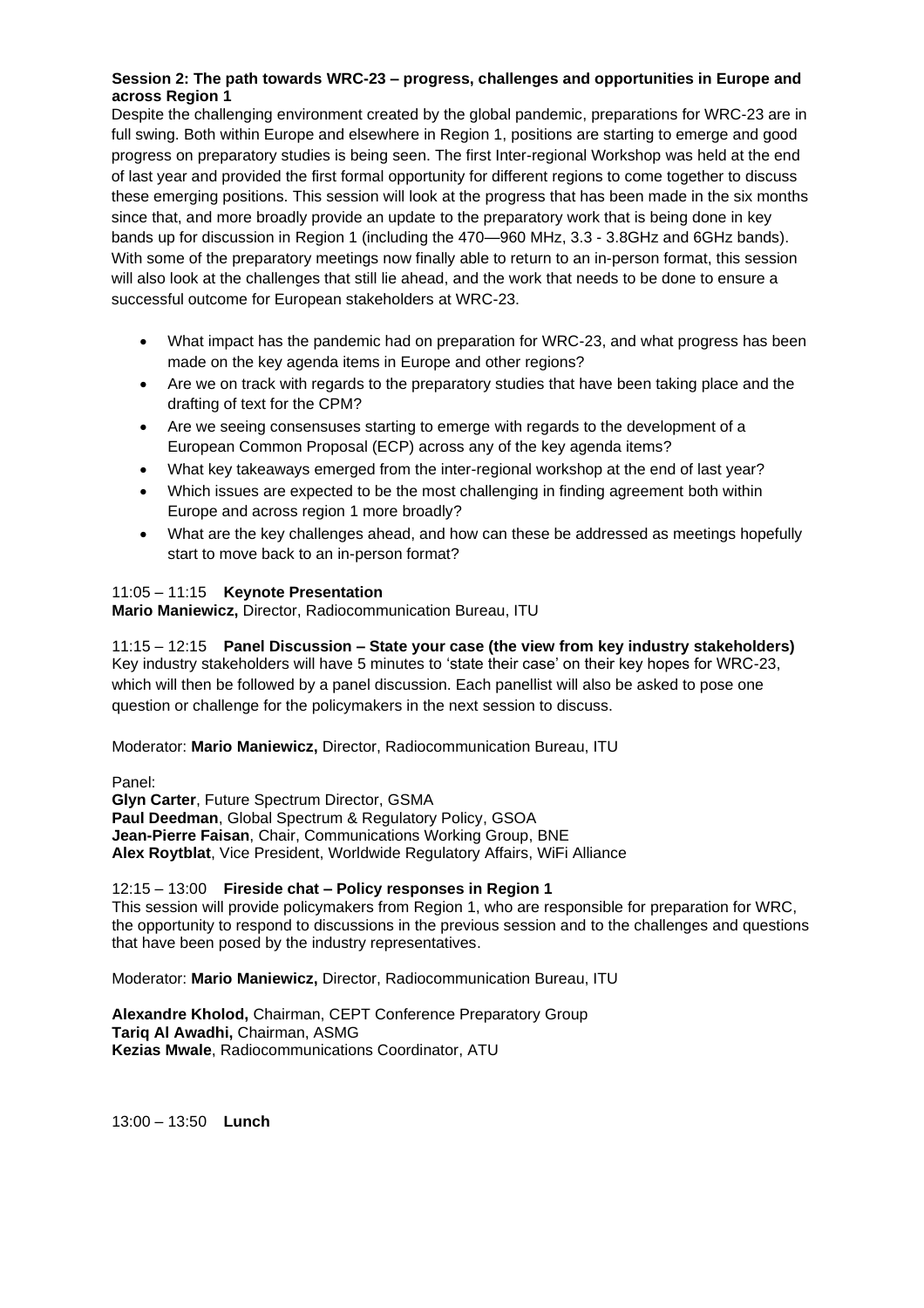#### **Session 3: Unlocking the potential of next generation connectivity – time to embrace a new era of sharing and co-operation?**

Governments all around the world are under pressure to respond not only to an enormous amount of interest in spectrum bands, but also to a wide variety of potential uses. As wireless technologies move towards the next generation of connectivity - 6G, WiFi7 & beyond, next-gen satellites and more, this pressure is only going to increase. In order to meet these needs, some suggest there is a need for a rethink in terms of how spectrum is allocated and used, not just from regulators but also from the various industry players. Traditionally, connectivity providers have competed against each other for access to spectrum in order to provide, in the main, their own standalone service offerings. But should the future be more collaborative? The next 2 sessions will be centred around the increased importance of spectrum sharing and the scope for connectivity providers to swap competition for collaboration. What role can innovative new approaches and flexible, collaborative and forwardlooking models of accessing spectrum play in helping to maximise the efficiency of the available spectrum and meeting the future connectivity needs of Europe?

#### 13:50 – 14:10 **Thinking Point: Lessons and experiences from the US CBRS sharing model Dante Ibarra**, World Radiocommunication Conference Director, FCC

## 14:10 – 14:30 **Thinking Point: The benefits of independent model of wireless infrastructure sharing**

**Torsten Kreitlow**, Head of Legal, American Tower Germany, on behalf of EWIA

#### **Session 3i: Towards a spectrum sharing roadmap - Building the 'European' approach to sharing**

This session will focus on specific approaches to spectrum sharing that are being seen in Europe, and at how stakeholders can work together to develop a European approach to sharing. It will explore how emerging technologies can be leveraged to develop a spectrum sharing roadmap that both maximises the efficiency of key spectrum bands and is specifically built around the needs of European stakeholders.

- What approach to spectrum sharing has been seen in Europe to date? Is there a need to be more adventurous in our approach and the mechanisms that are used, particularly related to the exploration of automated sharing techniques?
- What needs to be done to develop an environment that encourages sharing, and how can perceived barriers to sharing such as access to spectrum, the lack of a viable ecosystem and the development of viable business cases be overcome?
- How can Europe learn from spectrum sharing experiences so far (both here and in other regions), to develop a forward-looking 'European' approach to sharing spectrum? What bands and technologies can be used?
- What should be the balance with regards to making spectrum available on a licenced and unlicenced basis; and of spectrum sharing vs exclusive licences?
- How can European and national regulators work together to develop a future spectrum sharing roadmap that maximises the potential of sharing technologies and the efficiency of the available spectrum for all?

#### Moderator: **Robert Yates**, Co-President, LYA

14:30 – 15:35 **Panel Discussion Chris Woolford,** Director of International Spectrum Policy, Ofcom **Monica Paolini,** Principal, Senza Fili **Jennifer McCarthy**, VP, Legal Advocacy, Federated Wireless **Reza Karimi**, Vice President, Corporate Strategy, Huawei **Tim Harrington**, Chairman of the Board, UWB Alliance

15:35 – 15:55 **Break**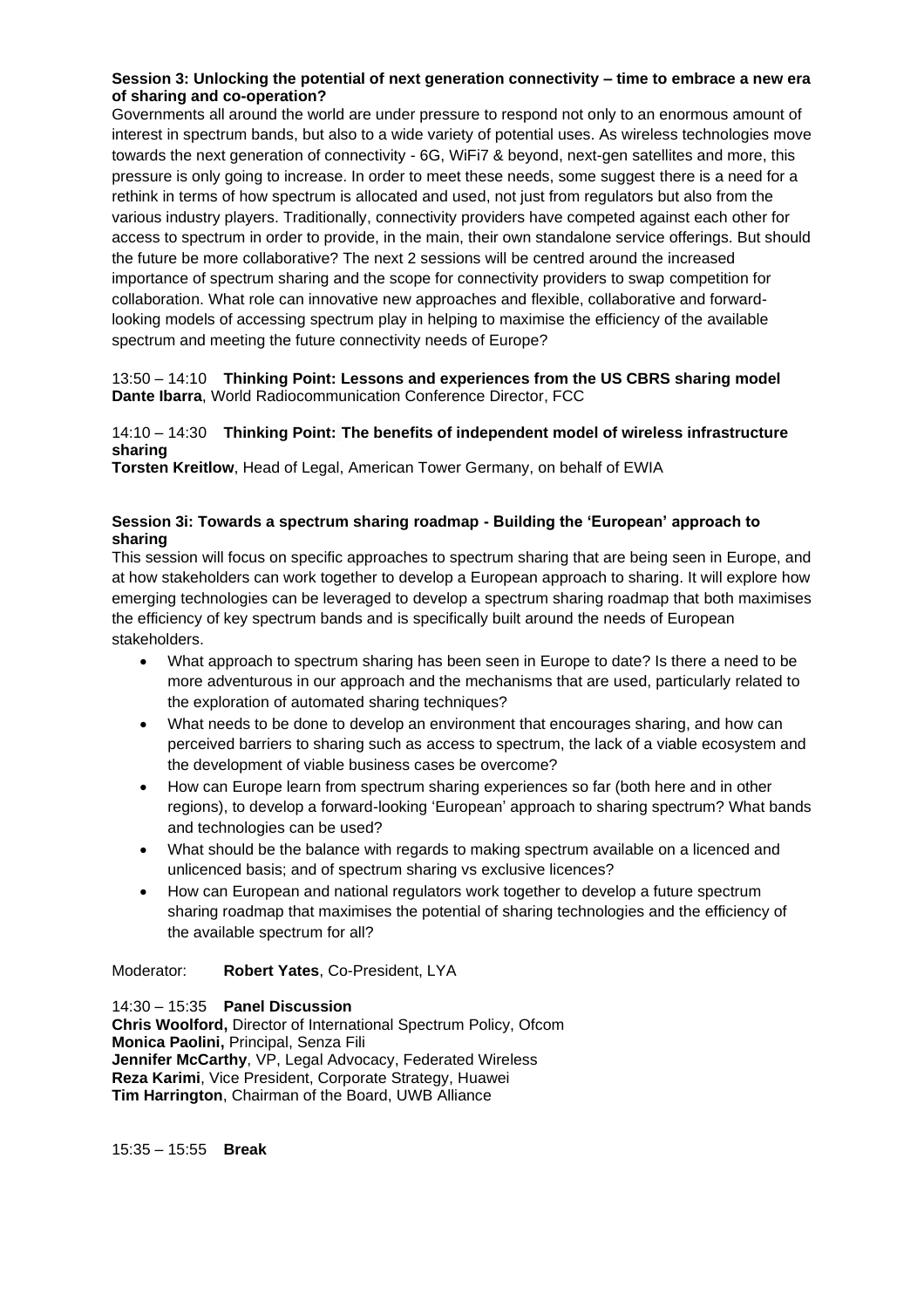**Session 3ii: A futuristic vision for connectivity - seamless connectivity and hybrid networks**

This session will explore the growing interest in the introduction of hybrid networks involving different technologies and connectivity providers. It will look at the extent to which collaborative models of this type could help to bridge connectivity gaps and enable seamless 'always on' connectivity for consumers and businesses, and at how innovative new approaches for licencing and accessing spectrum could be used to facilitate these.

- Is it time for the mobile, satellite and Wi-Fi communities to realise the mutual benefits that can be had from convergence of services?
- What challenges are restricting the development of integrated hybrid networks involving different technologies that offer consumers seamless connectivity e.g. to their handsets?
- What work is being done to leverage emerging technologies to help facilitate the development of hybrid networks for both consumer and business users?
- How are satellite operators starting to work alongside MNOs to support communications directly to mobile handsets and what spectrum bands are being used?
- Could 6G finally see the emergence of a converged 'network-of-networks', bringing together terrestrial and non-terrestrial-based technologies?
- What mix of licenced and unlicenced spectrum and what access models could be used to help facilitate hybrid networks of this kind? How can this help to increase the efficiency of the spectrum that is being used?

Moderator: **Richard Womersley**, Managing Director, LS telcom

#### 15:55 – 16:40 **Fireside Chat**

**Michael Daum**, Director of Technology Policy, Microsoft

**Stephen Pentland**, Head of Market Structure & Networks Policy, Group Policy & Public Affairs, Vodafone

**Mindel de la Torre**, Chief Regulatory & International Strategy Officer, Omnispace

#### **Session 4: What role can legacy bands play in powering the evolution of 5G?**

Having initially designated the 700 MHz, 3.5 GHz and 26 GHz bands as 5G "pioneer" bands, the Commission recently took a step towards the harmonisation of spectrum for the next wave of 5G evolution and expansion by updating the technical and regulatory conditions for the 900 MHz and 1800 MHz bands. This session will look at what this decision might mean for future 5G evolution in Europe, and for ensuring a co-ordinated approach to the identification of frequency bands for the next wage of 5G expansion. More broadly, it will look at the extent to which the refarming of legacy 2G and 3G bands in this way can be used to help meet future demand for additional bandwidth for 4G and 5G, and at how this process can be managed to maximise the efficiency and value of the available spectrum.

- What is the situation regarding the 900MHz and 1800MHz bands across Europe, and to what extent are countries moving forward with the allocation of these for 5G?
- Alongside these bands, what plans are emerging across Europe for the refarming of other legacy 2G and 3G bands, for 4G and 5G services?
- How important is it that a coordinated approach is taken to the phase-out of older generation legacy networks, and to what extent do national differences and different stages of development of wireless technologies in Member States need to be considered?
- What role can refarming in this way play in helping to meet future 4G and 5G requirements, and is there a need to increase technology neutrality in order to facilitate this?
- How can regulators and industry stakeholders work together to manage the refarming process and ensure that aspects such as the changing of terminals can take place in a timely and efficient manner?
- How can it be ensured that the needs of IoT and M2M companies who still extensively use 2G and 3G services, are taken care of moving forward?
- With several core bands and licences up for reallocation across many member states in the next 5 – 10 years, how can regulators best manage this process to ensure that the spectrum is utilised as efficiently as possible moving forward?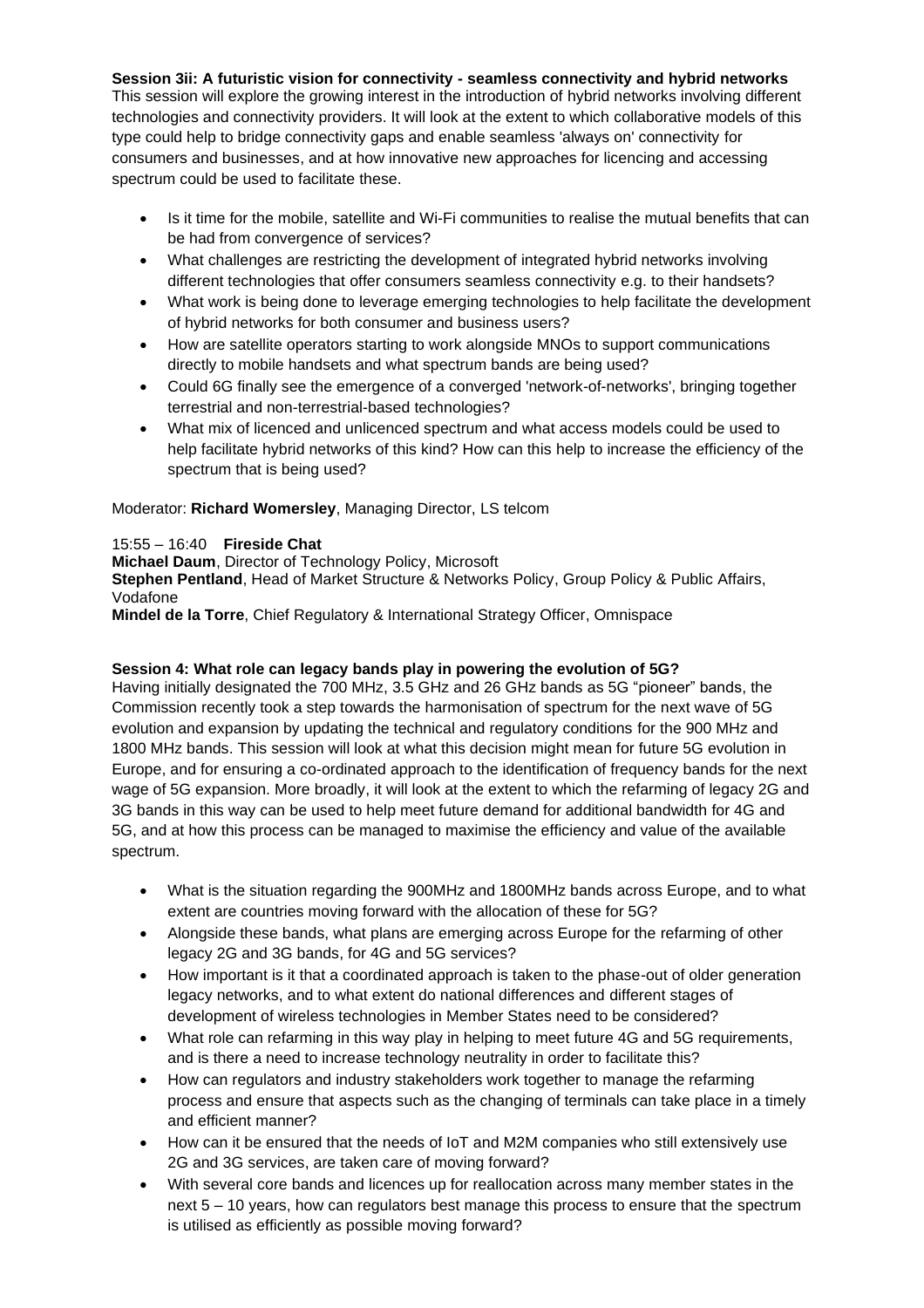- Looking longer term, to what extent are we going to see the convergence of 4G and 5G networks, and how may this occur? Should regulators be looking to allow the deployment of 4G and 5G networks in the same band, and how can this be enabled?
- What impact has advancements in technology since the days of 2G and 3G had on the way in which spectrum is both used and licenced? Is there an argument that we should be looking towards moving towards indefinite licencing models as we enter the 5G era?

Moderator: **Amit Nagpal**, Partner, Aetha Consulting

16:40 – 17:45 **Panel Discussion Anestis Gikopoulos,** Policy Officer, Unit for Radio Spectrum Policy, European Commission **Aleksander Sołtysik,** Head of International Telecommunication Policy Unit, The Chancellery of the Prime Minister, Poland; Vice-Chair, RSPG **Miran Gosta**, Executive Director, HAKOM **Stefan Zehle**, Chairman & CEO, Coleago Consulting **Javier Domínguez Lacasa**, Head of Spectrum Policy, Telefónica S.A.

## **Day 2**

09:00 – 09:20 **Thinking Point: Automated and dynamic spectrum access for scalable and ondemand private networks**

**Wolfgang Bilz**, Head of Spectrum & Regulatory Affairs, Europe, Shure Germany, on behalf of WInnForum

#### **Session 5: Managing co-existence between users across the increasingly crowded C-band frequencies**

The C-band has been one of the most hotly contested frequency bands over the last decade or more, and this trend looks very much set to continue. Traditionally a satellite band, it has also become one of the key bands for the rollout of national 5G networks, and more recently, is seeing allocation across parts of the band for localised vertical use (eg industrial and for enterprises), with countries across Europe taking a number of different approaches to this. This session will look at the evolving shape of services in the band and at how co-existence between key users can be managed. It will discuss the decision at the end of last year to mandate CEPT to study the shared use of 3.8 - 4.2 GHz for localised 5G deployments by vertical users, and at the questions that this raises for those countries who have already set aside part of the spectrum in the 3.4 - 3.8 GHz band for this. It will also look at the extent to which coexistence between these low to medium power networks and incumbents in this part of the band (such as earth stations and terrestrial fixed links) is possible, as well as with spectrum users in adjacent bands (such as radio altimeters on aircraft using 4.2 - 4.4 GHz).

- Where should the balance lie between satellite and 5G users in the C-band frequencies in Europe, and how can the needs of all these key services be met?
- Is there a need to look at harmonising the approach and frequencies being used for the provision of local licences across Europe, and to what extent are the sharing studies being carried out by CEPT in the 3.8 – 4.2GHz portion of the band a move towards doing this?
- What does this move mean for those countries who have already set aside spectrum in the 3.4 - 3.8 GHz band for vertical use?
- Where should the balance lie between the allocation of 5G licences on a local and a national basis in the C-band frequencies?
- To what extent is coexistence possible between industrial low-to-medium power 5G networks and incumbent users in the band (satellite earth stations and terrestrial fixed links) as well as spectrum users in adjacent bands (such as radio altimeters on aircraft using 4.2—4.4 GHz)?
- How can this be managed and how can the future of key satellite services in the band also be protected?
- What is the situation regarding the challenge by Inmarsat to the reallocation of spectrum in the 3.5GHz band in the Netherlands, and what solutions are being put forward?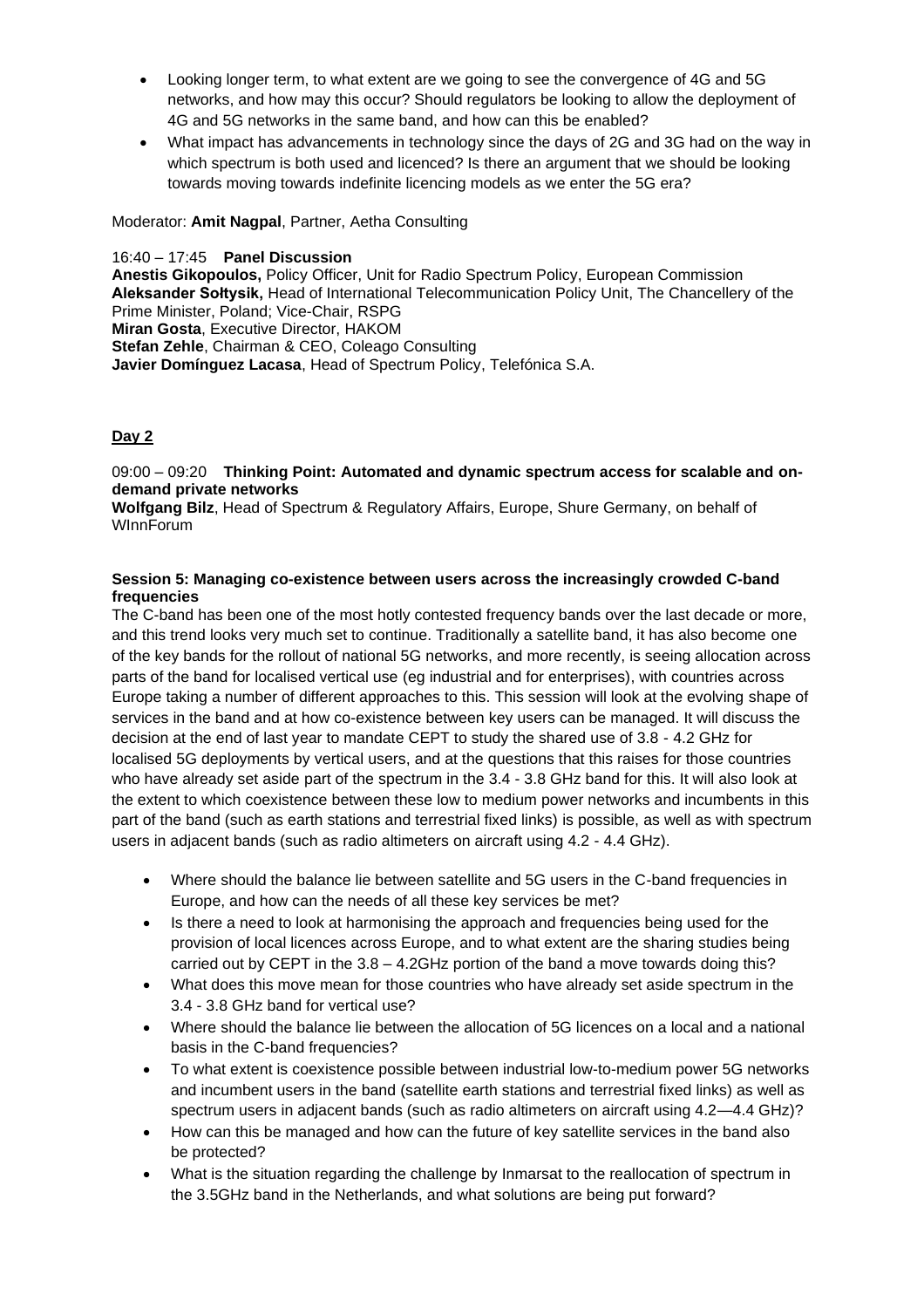Moderator: **Johanne Lemay**, Co-President, LYA

09:20 – 10:25 **Panel Discussion Gilles Brégant,** Director General, ANFR **Alexander Kühn**, Head of Spectrum, BNetzA **Emma O'Toole**, Senior Manager, Spectrum, GSMA **Dave Wright**, Head of Global Wireless Policy, HPE **Hazem Moakkit**, Vice President of Corporate and Spectrum Strategy, Intelsat

## 10:25 – 10:45 **Thinking Point: The use of extended C-band, planned C-band, and the 7025- 7075 MHz band for satellite services**

**Pacome Revillon**, CEO, EuroConsult

#### **Session 6: Fireside Chat - The future of the upper 6GHz band (6425-7125 MHz) – decision time approaches**

Following many discussions around the use of the upper 6GHz band in the last couple of years, over the next few months it is likely that the future shape of the band should finally start to become a little clearer. The RSPG opinion on the band is expected to be adopted at the next plenary meeting which will take place just a few weeks after this event; and it is expected that a proposal for the European Common Position relating to discussions on the future use of the band in region 1 at WRC-23 should also be received around a similar time. Bringing together speakers representing both the mobile and the unlicenced perspective alongside a key policy position, this interactive discussion will look to take stock of the national positions that are emerging, the expected outcomes of these 2 key elements, and some of the work that is being done to study the best way to maximise the economic benefits that the band can offer. What might all this mean for the likely future shape of the band, and what impact would this have on the key users that are battling over access to it?

- What national positions are starting to emerge on the upper 6GHz band, both in Europe and around the rest of the world?
- What economic benefits would be offered by making the spectrum in the upper 6GHz band available on an unlicenced or a licensed basis respectively? What approach would provide the best option to maximise these benefits for stakeholders across Europe?
- How close are we to seeing the release of the RSPG opinion on the future of the band and also the adoption of a Common European Position ahead of WRC-23? What impact could these key decisions have on the future shape of the band both in Europe and elsewhere?
- Is there a solution available that would deliver a win-win for all parties, and ensure that sufficient spectrum in the band is available for both WiFi and IMT users?

Moderator: **Jonathan Wall**, Manager, Aetha Consulting

#### 10:45 – 11:30 **Fireside Chat**

**Alexander Kühn**, Chairman, RSPG Working Group on WRC-23 **Guillaume Lebrun,** Global Connectivity Policy Manager, Meta **Jan-Hendrik Jochum**, Vice President, Spectrum policy & Projects, Deutsche Telekom (on behalf of Ericsson, Huawei, Nokia, ZTE)

11:30 – 11:50 **Break**

#### 11:50 – 12:10 **Thinking Point: Approach to the 600MHz band in Saudi Arabia Abdulhadi Al Harthi**, General Manager, Radio Spectrum Monitoring, CITC Saudi Arabia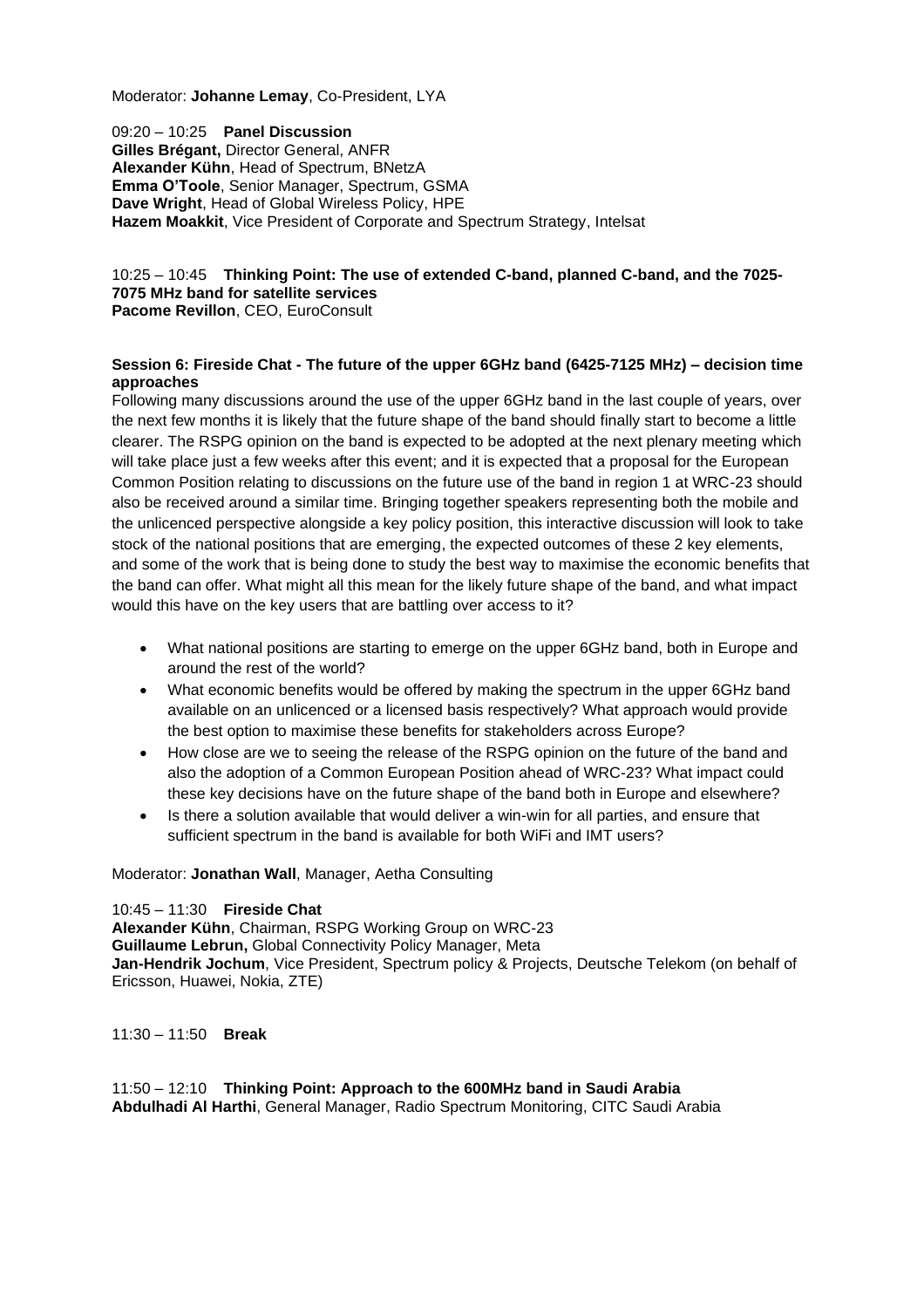**Session 7: Plotting the future shape of the 470-694 MHz band in Europe up to 2030 and beyond** The future of the sub-700MHz (470-694 MHz) band is set to be one of the key issues for discussion at WRC-23. However, alongside the WRC discussions, there is also specific European legislation that governs access to the band. This guarantees priority access to the band for terrestrial broadcasting and PMSE services until 2030 at least, but also includes the opportunity for flexibility on a national level to introduce other services, on the condition that there is no interference to broadcast services. This session will look at the discussions that are taking place around the future of the band in Europe, both in the period up to 2030 and beyond. It will look at the extent to which the 'conditioned national flexibility' included in the current regulation, provides sufficient scope for regulators to consider national differences when making decisions on the band.

- What recent trends and developments are relevant when considering the future use of the 470-694 MHz band?
- How can the national differences that are seen regarding the current use of the band be best handled within a co-ordinated European approach, and how can countries take the current EU legislation into account when taking decisions on the band?
- Is there the opportunity to introduce 5G and/or other services into the 470-694 MHz without affecting DTT services, particularly in those member states in which the band is not heavily used by broadcasters?
- To what extent is this permissible under the 'conditioned national flexibility' clause that is included in the current legislation? Is there an argument to explore a modification in some way, prior to 2030?
- How are broadcast services evolving, and what scope is there for the band to be used for the future deployment of LTE-based 5G terrestrial broadcast services?
- What work is being done at an RSPG level to study the long-term future use of the 470-694 MHz band?
- What should be the long-term balance of services and users in the band across Europe, and how can meeting these be balanced with the need to ensure the most efficient use possible of this valuable spectrum?

Moderator: **Chris Nickerson**, Manager, Analysys Mason

#### 12:10 – 12:15 **Opening Remarks from the Moderator**

#### 12:15 – 13:20 **Panel Discussion**

**Umberto Mascia,** Chairman, Working Group on UHF beyond 2030, RSPG **Ulrich Rehfuess**, Head of Spectrum Policy, Nokia **Elena Puigrefagut,** Senior Project Manager, Technology & Innovation, EBU **Anita Debaere**, Director of PEARLE\* Live Performance Europe, on behalf of the Wider Spectrum Group

13:20 – 14:20 **Lunch**

#### **Session 8: The next frontier - Spectrum for future connectivity for 6G**

6G technologies are expected to be up to 100 times faster than 5G, provide 20 times higher capacity and be able to support one microsecond-latency communication. Given how crowded spectrum frequencies today have already become, delivering the bandwidth to meet the needs of this future gigabit society is going will require innovative thinking from policymakers and connectivity providers alike. This session will look at how the overall spectrum requirements of 6G will differ from those of 5G and at the overall 'portfolio' of low, medium and high frequency bandwidth that may be required. With the demand across all frequencies that is expected to be seen be seen, it will look at the different spectrum bands, technologies and tools that will be available to regulators and connectivity providers in order to meet the 20 times increase in capacity that is expected to be required to fully enable the multitude of new use cases that come with 6G.

• What mix of spectrum in the low, mid, mmWave and terahertz frequency bands may be necessary to deliver the required connectivity for 6G?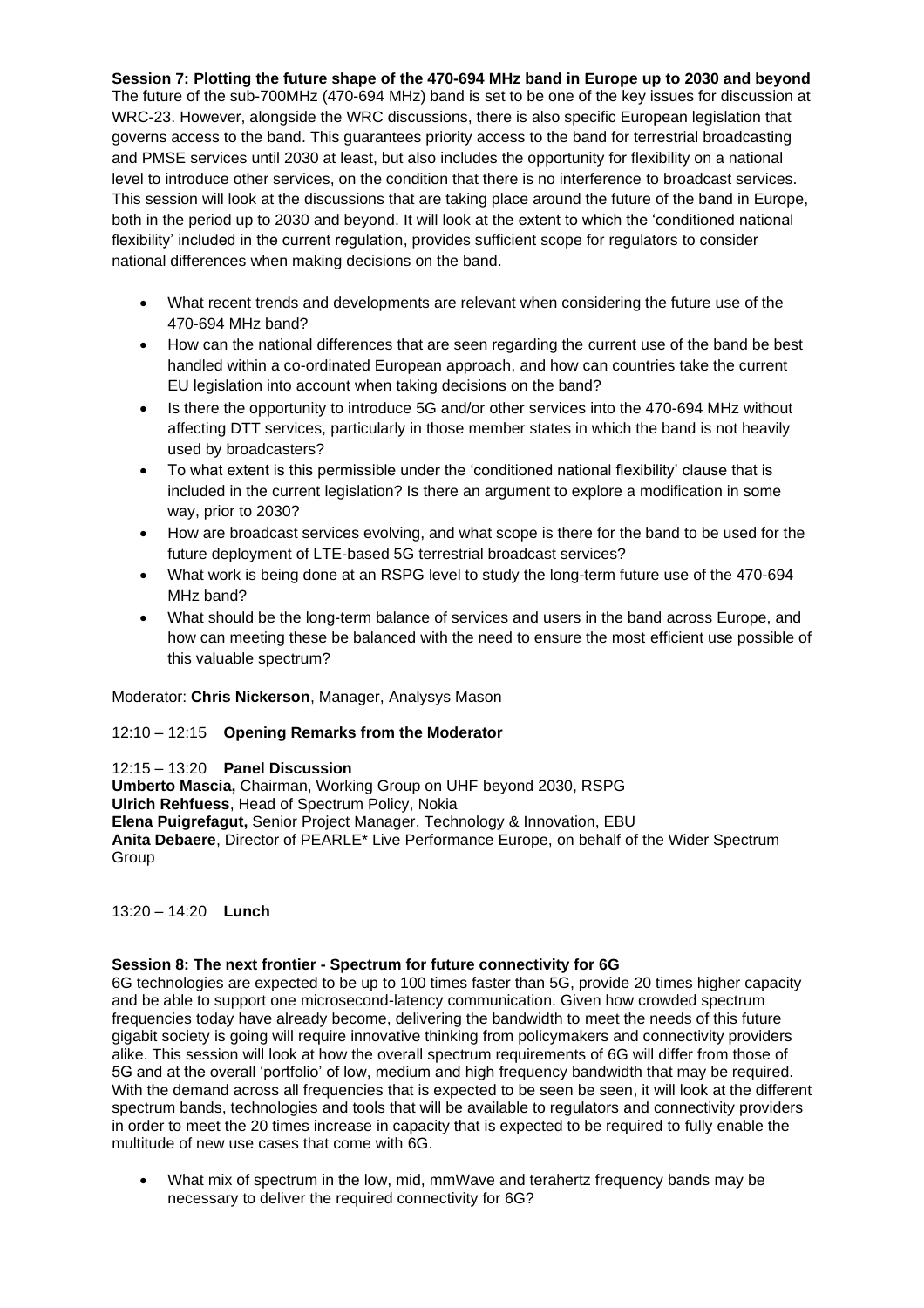- Where is current research around 6G spectrum bands being focused, and what frequency ranges are likely to be the most important as we move towards 2030 and beyond?
- Is all the current hype around terahertz frequencies for 6G justified, or are we more likely to see a similar trend to 5G where lower band frequencies (7GHz – 15/20/24GHz) become the mainstay of 6G systems?
- In this case, how can the needs to existing users in these bands be balanced with the needs for 6G?
- How may regulators have to adapt traditional methods of assigning and licencing spectrum and what innovative new ways of using the spectrum in these bands could be used?
- To what extent can advancements in technologies such as Next Generation Massive MIMO & AI Driven Systems help to optimise connectivity system performance and contribute to enabling the 6G future?
- How can regulators ensure that in an increasingly crowded spectrum ecosystem, there is space for both existing applications and future applications to grow?
- What role will spectrum sharing play in helping to meet the needs of all users in these bands, and what sharing models and techniques could offer the best approach to maximise spectrum efficiency?

Moderator: **Andy Hudson**, CEO, Spectrivity

14:20 – 15:25 **Panel Discussion Jonas Wessel**, Director, Spectrum Department, PTS **Umair Javed**, Chief Counsel to Chairwoman Rosenworcel, FCC **Philip Marnick**, Director General, TRA Bahrain **Eliane Semaan**, Director, Spectrum and Technology Regulation, Ericsson **Hazem Moakkit**, Vice President of Corporate and Spectrum Strategy, Intelsat

15:25 – 15:45 **Break**

#### **Session 9: Finding the spectrum to power an increasingly crowded satellite sector – spectrum needs and policy considerations**

The evolution of the satellite sector continues at pace, with an increasing number of next generation satellite technologies, including Non-Geostationary Orbit (NGSO) constellations and Very High Throughput Satellites (VHTS), emerging alongside more traditional GSO networks. In addition, the Commission is pushing forward with its own satellite broadband mega constellation, which is planned to be launched by 2028 with the aim of enabling coverage of both Europe and Africa for commercial and governmental services. This increase in services will bring exciting new opportunities, but also a dramatic increase in satellite demand for spectrum and orbital slots. This session will look at the regulatory challenges that this may create, including with regards to the way in which spectrum is allocated to satellite operators and the way in which interference is managed. It will look at the extent to which current rules and regulations governing access to spectrum are still sufficient in this rapidly evolving sector, and the role of both national regulators, ITU and 3GPP in the development of a framework that drives forward the Satellite Component of IMT-2020/5G. In an increasingly crowded and competitive market, what is the best way forward to ensure a future-proof and flexible spectrum licencing system to protect all users and allow the next generation of space-based connectivity to flourish?

- What licencing models and rules currently guide access to spectrum for satellite systems and how can it be ensured that sufficient spectrum is available for all users in a rapidly evolving sector?
- What role can the ITU play in providing a coordinated framework and more harmonised frequencies for current and future satellite systems?
- With the current framework designed for GSO satellite networks, are they still appropriate for more complex NGSO systems?
- What role can satellite systems play in emerging 5G wireless ecosystems? Is low latency satellite signal transmission necessary for all 5G system applications?